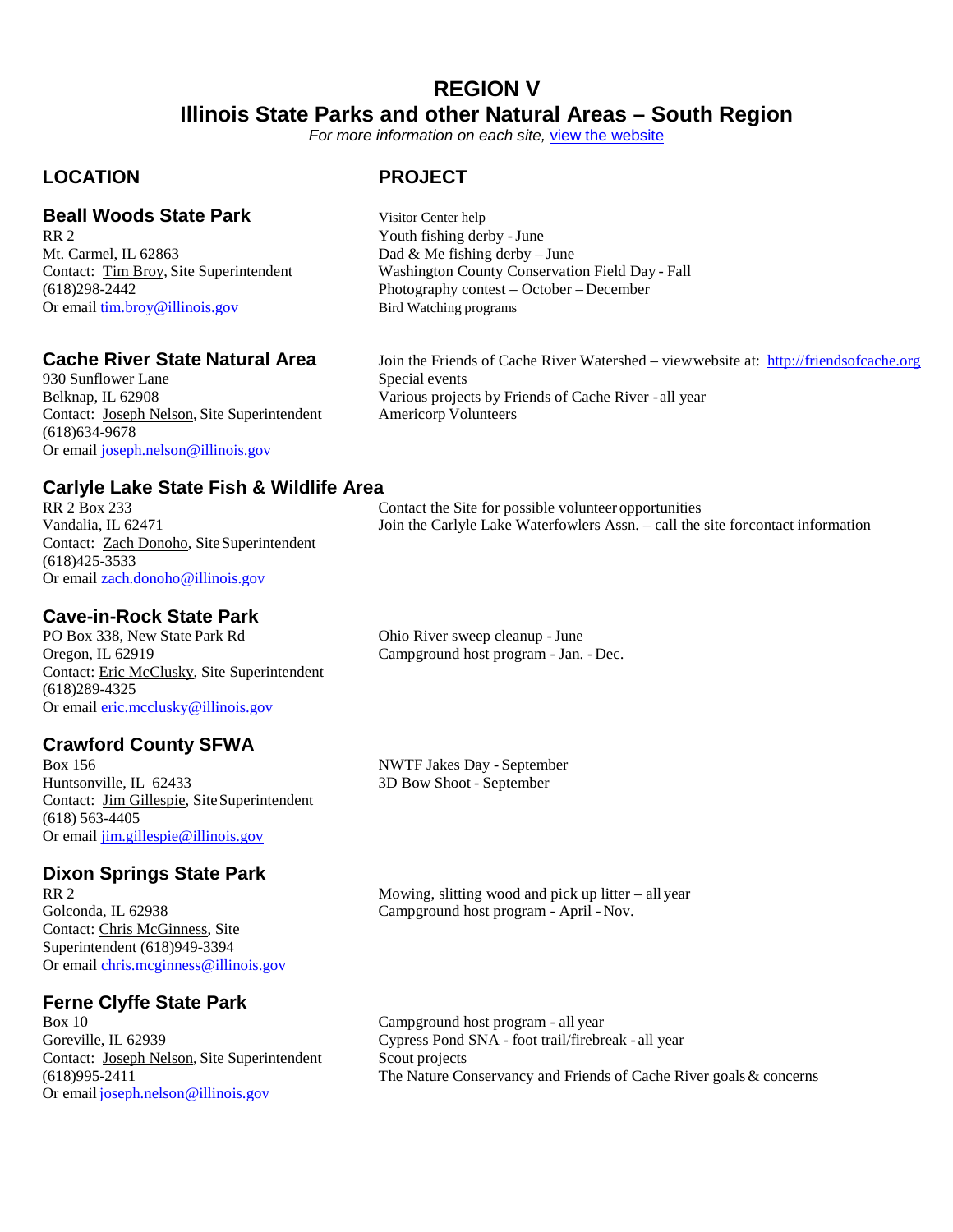#### **Fort Massac State Park** Join Friends of Fort Massac – call the site for contact information

1308 E 5<sup>th</sup> Street Campground host program - all year Metropolis, IL 62960 Boy scout projects - all year<br>Contact: Chris McGinness, Site Superintendent Help with administration of Contact: Chris McGinness, Site Superintendent Help with administration of Encampment - all year (618)524-4712 Old Thyme Christmas - Dec. Or email [chris.mcginness@illinois.gov](mailto:chris.mcginness@illinois.gov) Living History weekends - all year

#### **Giant City State Park**

336 Church Road Makanda, IL 62958 Contact: Calvin Beckmann, Site Superintendent (618)457-4836 Or email [calvin.beckmann@illinois.gov](mailto:calvin.beckmann@illinois.gov)

### **Golconda Marina**

Box 178, R.R. 2 Scout projects – all year<br>Golconda, IL 62958 Contact Site for other po Contact: Chris McGinnesss, Site Superintendent (618)683-5875 Or email [chris.mcginness@illinois.gov](mailto:chris.mcginness@illinois.gov)

# Contact Site for other possible volunteer opportunities

Join the Friends of Giant City – view website at: [http://www.giantcity.org](http://www.giantcity.org/)

Monitor hiking trails - repairs/garbage/trees by Friends of GC - all year Clean, monitor & repair bluebird houses by Friends of GC- February

Old Thyme Christmas - Dec.

Special events - all year

Ohio River sweep - May - June

Campground host program - April - October

Invasive plant removed by Friends of  $GC - Jan - Feb$ .

Assist in visitor's center by Friends of GC - all year Work days by Friends of GC – November - March

#### **Hamilton County State Fish & Wildlife Area**

McLeansboro, IL 62859 Litter pickup and trail improvement - all year Contact: Michael Lewis, Site Superintendent Special events - as needed (618)773-4340 Or email [Michael.K.Lewis@illinois.gov](mailto:Michael.K.Lewis@illinois.gov)

RR 4 Campground host program - March - November

#### **Horseshoe Lake Fish & Wildlife Area – Alexander County** Campground host program - all year

Miller City, IL 62962 Lake bank clean-up - April - October Contact: Joey Thurston, Site Superintendent Special disabled kids deer hunt - November (618)776-5689 Or email [joe.thurston@illinois.gov](mailto:joe.thurston@illinois.gov)

## **Kincaid Lake State Fish & Wildlife Area**

RR 4 Box 144 Lake cleanup project -as needed<br>Murphysboro, IL 62966 **Area** Cleanup projects by Boy so Contact: Joe Green, Site Superintendent Lake monitoring –March – Oct. Or email [joe.green@illinois.gov](mailto:joe.green@illinois.gov)

.

### **Lake Murphysboro State Park**

Contact: <u>Joe Green</u>, Site Superintendent (618) 684-2867 Or email [joe.green@illinois.gov](mailto:joe.green@illinois.gov)

Area Cleanup projects by Boy scouts Girl Scouts & other groups–all year (618)684-2867 Projects by Friends of Kincaid Group – all year

Campground host program - all year Murphysboro, IL 62966 <br>
Area cleanup projects by Boy Scouts, Girl Scout & other groups-all year<br>
Contact: Joe Green, Site Superintendent<br>
Kids Fishing days - June Lake monitoring program -March - Oct.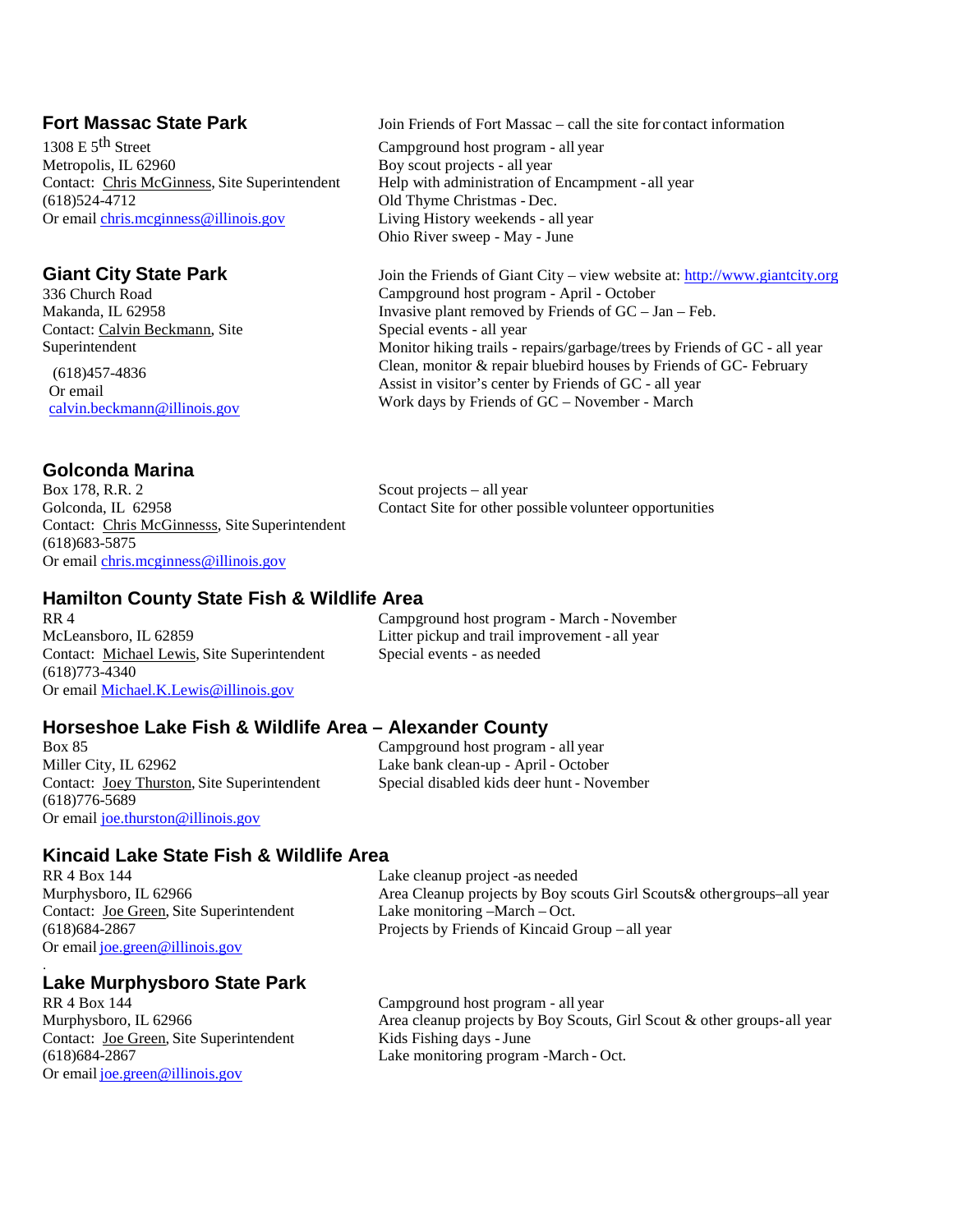#### **Mermet Lake State Fish & Wildlife Area**

1812 Grinnell Road National Archery Tournament - March-July Belknap, IL 62908 Waterfowl blinds maintenance – July – Sept. Contact: Chris McGinness, Site Superintendent Trail maintenance - all year  $(618)524-5577$ <br>Or email chris.meginness@illinois.gov Nesting program – all year<br>Nesting program – all year Or email [chris.mcginness@illinois.gov](mailto:chris.mcginness@illinois.gov)

Contact: Charles Hill, Site Superintendent (618)357-2574 Or email [cha.hill@illinois.gov](mailto:cha.hill@illinois.gov)

### **Ramsey Lake State Park**

Contact: Tim Pryor, Site Superintendent  $(618)423 - 2215$ Or email [tim.pryor@illinois.gov](mailto:tim.pryor@illinois.gov)

#### **Red Hills State Park**

Route 2, Box 252A Sumner, IL 62466 Contact: Tony Holtschlag, Site Superintendent (618)936-2469 Or email [tony.holtschlag@illinois.gov](mailto:jim.gillespie@illinois.gov)

### **Rend Lake State Fish & Wildlife Area**

Bonnie, IL 62816 Contact: Jason Newell, Site Superintendent (618)279-3110 Or email [jason.newell@illinois.gov](mailto:jason.newell@illinois.gov)

Prepare and conduct daily draw for waterfowl hunting - Nov.– Jan.

### **Saline County State Fish & Wildlife Area**

Equality, IL 62934 Contact: Eric McClusky, Site Superintendent (618)276-4405 Or email [eric.mcclusky@illinois.gov](mailto:eric.mcclusky@illinois.gov)

Campground host program

Octoberfest - October

Special Events – Aug. – October

#### **Sam Dale Lake State Fish & Wildlife Area**

RR 1 Fish attractors by Bass Club -all year Johnsville, IL 62850 Campground host program - April - Oct. Contact: Michael Lewis, Site Superintendent Flower plant beds by local FFA club - May

(618)835-2292 Equestrian maintenance by Saddle Club - all year Special events – March – September

### **Sam Parr State Fish & Wildlife Area** 13225 E. State Highway 33

Newton, Il 62448 Contact: Jim Gillespie, Site Superintendent (618)783-2661 Or email [jim.gillespie@illinois.gov](mailto:jim.gillespie@illinois.gov)

Contact site for possible volunteer opportunities

Campground host program - all year Ramsey, IL 62080 Contact Site for possible volunteer opportunities

Campground host program – May-October

Canoe Olympics by Red Hills Settler Assn. - August

Special events – all year

**Pyramid State Park** Join the Friends of Pyramid State Park – call the site for contact information 1562 Pyramid Park Road Shawnee Hounds gates in pastures – Aug. - April 1562 Pyramid Park Road Shawnee Hounds gates in pastures – Aug. - April River King Beagle Club building brush piles – Aug - April